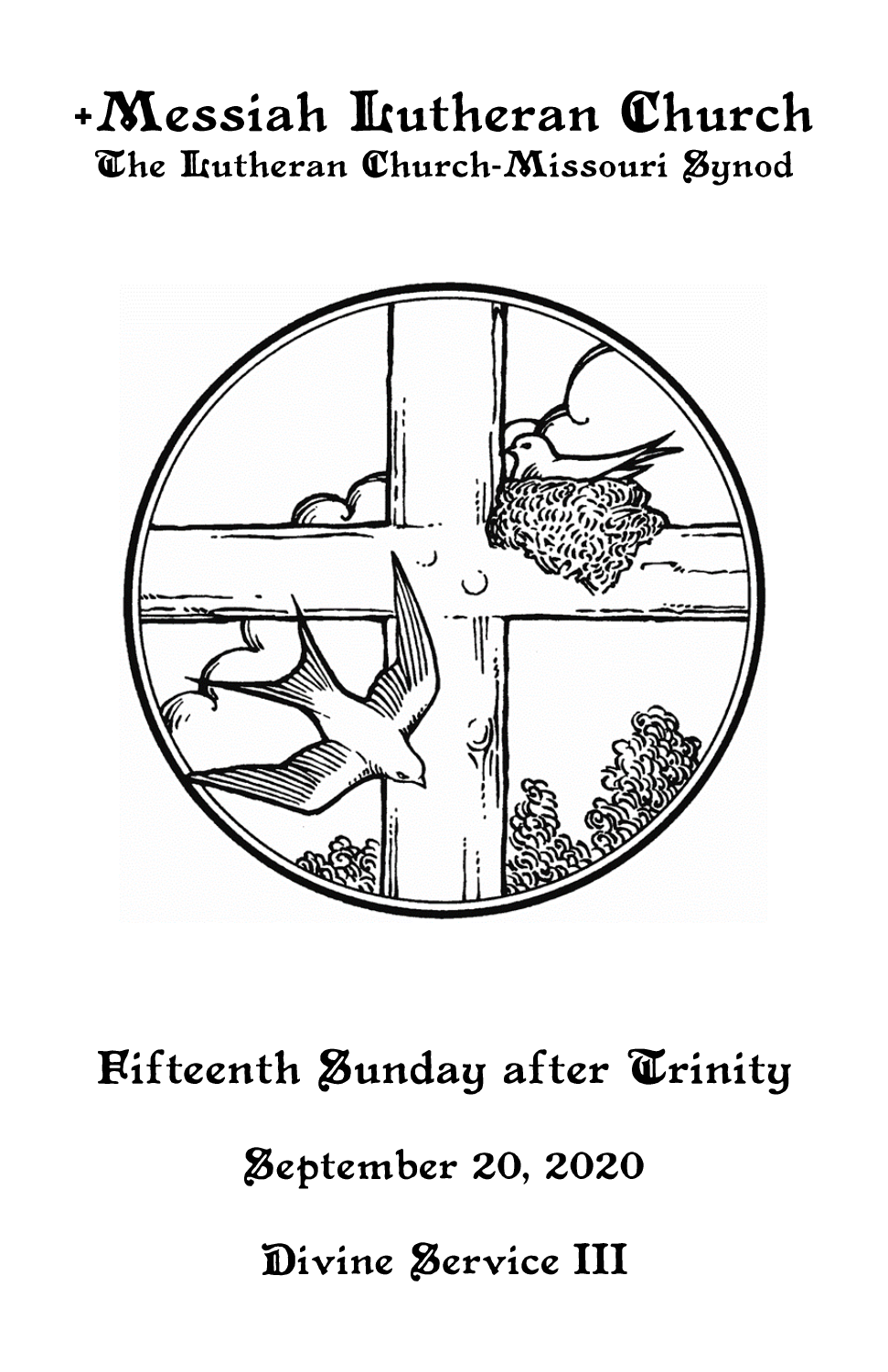# **Messiah Lutheran Church**

Rev. James A. Roemke, Pastor 2026 22nd Ave. Kenosha, WI 53140 Church Office: 262-551-8182 Pastor's Cell: 262-455-0255 Website: [www.messiahkenosha.org](http://www.messiahkenosha.org/) Calendar: <https://tinyurl.com/mlccalendar> Church Email: [secretary@messiahkenosha.org](https://d.docs.live.net/fdeed90a8019e9e6/Documents/2019%20PDF%20Bulletins/secretary@messiahkenosha.org) Pastor's Email: [pastorroemke@yahoo.com](mailto:pastorroemke@yahoo.com) Mobile Directory: [https://mobiledirectory.lifetouch.com/393717/messiah](https://mobiledirectory.lifetouch.com/393717/messiah-lutheran-church)[lutheran-church](https://mobiledirectory.lifetouch.com/393717/messiah-lutheran-church) Access Code:

**VISITORS WELCOME!** A special welcome to any visitors and guests who are with us today. Please sign the guestbook near the front door and introduce yourself to the pastor after the service. We pray that the hearing and receiving of the Word of God in our midst will be filled with joy and thanksgiving!

**HOLY COMMUNION** is celebrated every Sunday and on Feast Days. Visiting communicant members of the Lutheran Church—Missouri Synod are invited to commune today. All other visitors are asked to speak with the pastor before coming to the altar. If there is time before the service, introduce yourself to the pastor or an elder. Other visitors are invited to use this time for prayer. If you desire information about attending communion, you are encouraged to visit with the pastor after the service today.

**PRAYERS OF PREPARATION** are found in the cover of the hymnals. Take some time before the service begins in quiet preparation and prayer. **Please turn off and put away all electronic devices during the service.**

# **+SERVING TODAY+**

**Elder:** Jim Vescova **Greeter:** Donna Boyd **Organist:** Evone Hagerman **Altar Guild:** Bonnie Griepentrog & Jane Gundlach

**Altar Flowers:** Today's altar flowers are provided by David & April Ishmael in honor of their  $50<sup>th</sup>$  wedding anniversary.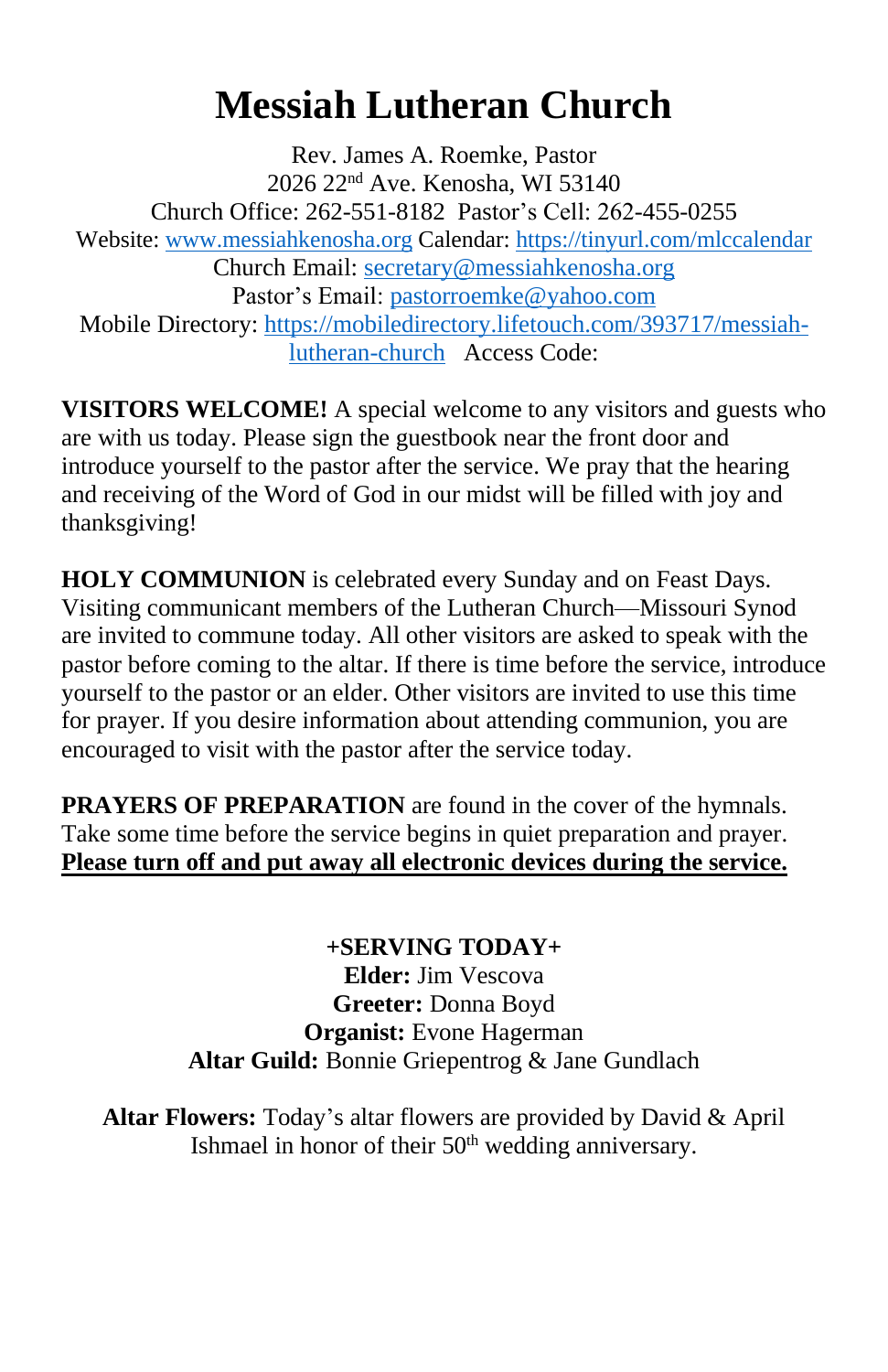#### *Stand*

#### **Invocation** *p184*

*The sign of the cross may be made by all in remembrance of their baptism.*

### **+CONFESSION AND ABSOLUTION+**

*Silence for reflection on God's Word and for self-examination.*

#### **+SERVICE OF THE WORD+**

**Introit** *Ps. 86:4, 6, 15a, 16; antiphon: Ps. 86:1a, 2b, 3*



Incline Your ear, O LORD, and | answer me,\* save Your servant, who trusts in You—You | are my God. Be gracious to me, | O Lord,\* for to You do I cry | all the day. **Gladden the soul of Your | servant,\* for to You, O Lord, do I lift | up my soul.** Give ear, O LORD,  $\vert$  to my prayer;\* listen to my | plea for grace. **But You, O Lord, are a God merciful and | gracious;\* turn to me and be gra- | cious to me;** give Your strength to Your | servant,\* and save the son of Your maid- | servant.

**Glory be to the Father and** | **to the Son**\*  **and to the Holy** | **Spirit; as it was in the be-** | **ginning,**\*  **is now, and will be forever.** | **Amen.**

Incline Your ear, O LORD, and | answer me,\* save Your servant, who trusts in You—You | are my God. Be gracious to me, | O Lord,\* for to You do I cry | all the day.

### **Kyrie** *p186* **Gloria in Excelsis** *p187* **Salutation and Collect of the Day** *p189* O Lord, we implore You, let Your continual pity cleanse and defend

Your Church; and because she cannot continue in safety without Your aid, preserve her evermore by Your help and goodness; through Jesus Christ,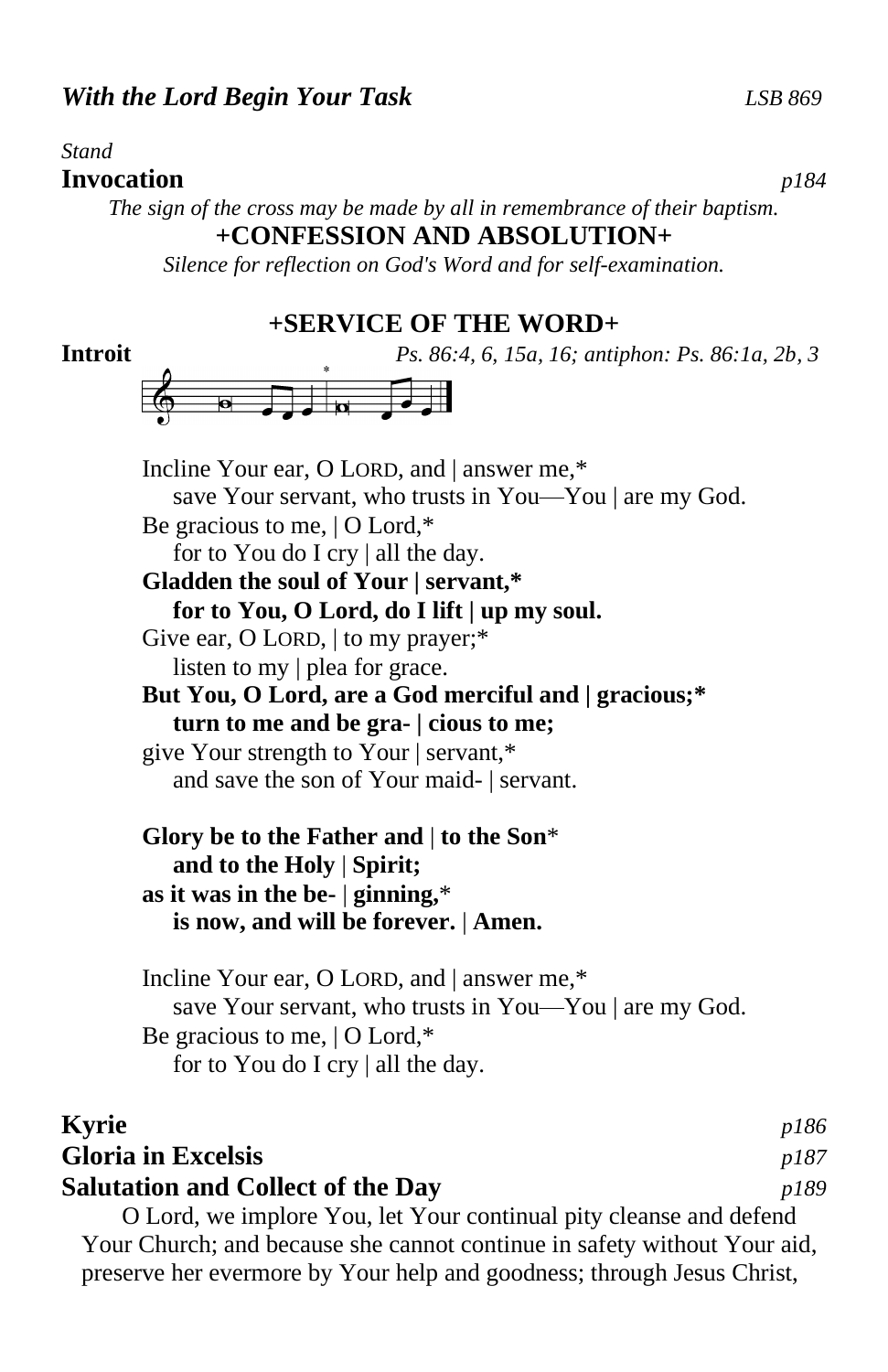Your Son, our Lord, who lives and reigns with You and the Holy Spirit, one God, now and forever.

#### *Sit*

#### **Old Testament Reading** *1 Kings 17:8–16*

<sup>8</sup>Then the word of the LORD came to him,  $94$ <sup>4</sup>Arise, go to Zarephath, which belongs to Sidon, and dwell there. Behold, I have commanded a widow there to feed you." <sup>10</sup>So he arose and went to Zarephath. And when he came to the gate of the city, behold, a widow was there gathering sticks. And he called to her and said, "Bring me a little water in a vessel, that I may drink." <sup>11</sup>And as she was going to bring it, he called to her and said, "Bring me a morsel of bread in your hand." <sup>12</sup>And she said, "As the LORD" your God lives, I have nothing baked, only a handful of flour in a jar and a little oil in a jug. And now I am gathering a couple of sticks that I may go in and prepare it for myself and my son, that we may eat it and die." <sup>13</sup>And Elijah said to her, "Do not fear; go and do as you have said. But first make me a little cake of it and bring it to me, and afterward make something for yourself and your son. <sup>14</sup>For thus says the LORD the God of Israel, 'The jar of flour shall not be spent, and the jug of oil shall not be empty, until the day that the LORD sends rain upon the earth."<sup>15</sup>And she went and did as Elijah said. And she and he and her household ate for many days. <sup>16</sup>The jar of flour was not spent, neither did the jug of oil become empty, according to the word of the LORD that he spoke by Elijah.

### **Gradual** *Ps. 118:8–9*

 $\overrightarrow{a}$  $\overline{p}$ 

**It is better to take refuge | in the LORD\* than to | trust in man. It is better to take refuge | in the LORD\* than to trust in | princes.**

**Epistle** *Galatians 5:25–6:10*

<sup>25</sup>If we live by the Spirit, let us also walk by the Spirit. <sup>26</sup>Let us not become conceited, provoking one another, envying one another.

 $6:1$ Brothers, if anyone is caught in any transgression, you who are spiritual should restore him in a spirit of gentleness. Keep watch on yourself, lest you too be tempted. <sup>2</sup>Bear one another's burdens, and so fulfill the law of Christ. <sup>3</sup>For if anyone thinks he is something, when he is nothing, he deceives himself. <sup>4</sup>But let each one test his own work, and then his reason to boast will be in himself alone and not in his neighbor. <sup>5</sup>For each will have to bear his own load.

6One who is taught the word must share all good things with the one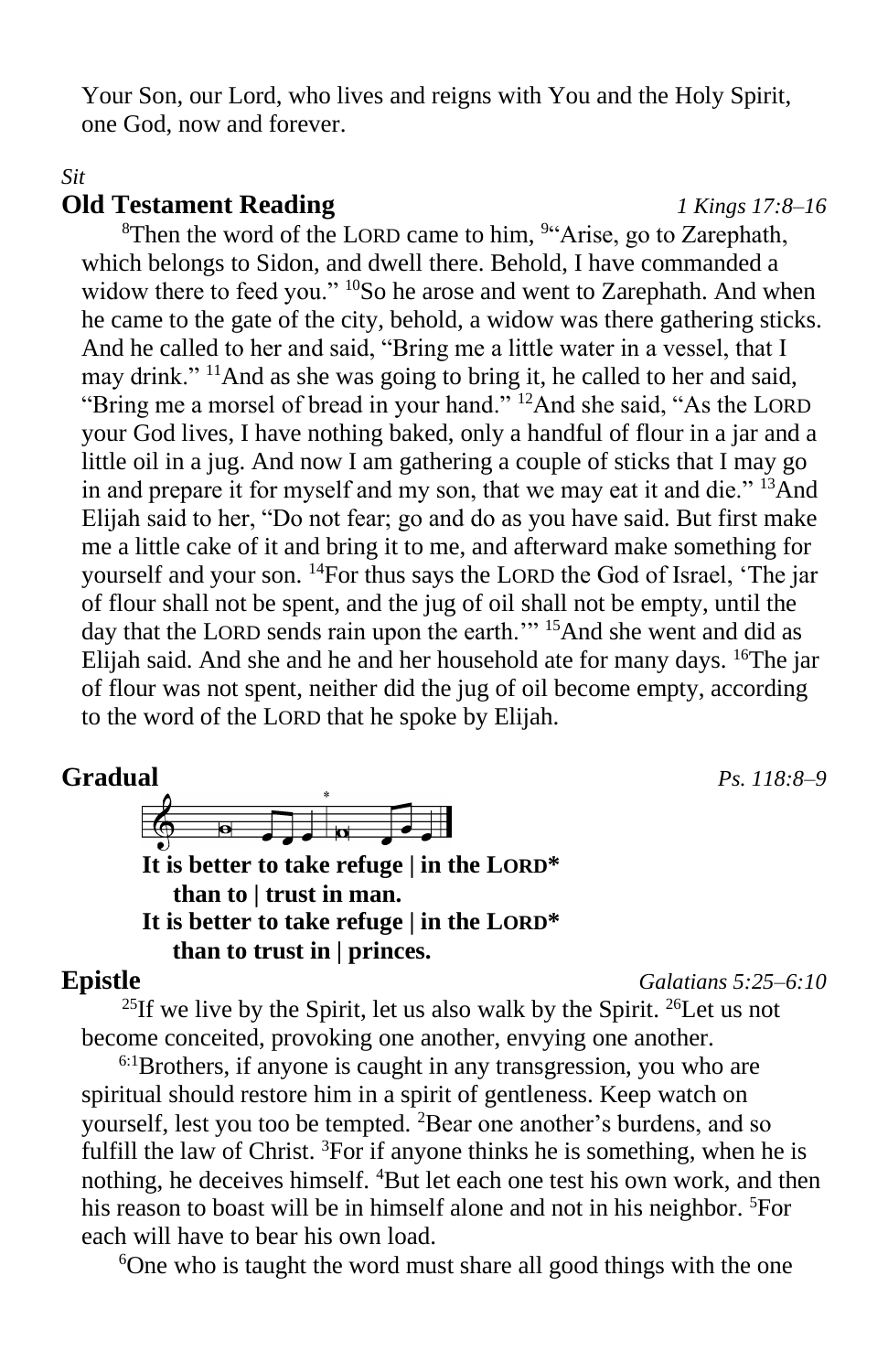who teaches. <sup>7</sup>Do not be deceived: God is not mocked, for whatever one sows, that will he also reap. <sup>8</sup>For the one who sows to his own flesh will from the flesh reap corruption, but the one who sows to the Spirit will from the Spirit reap eternal life. <sup>9</sup>And let us not grow weary of doing good, for in due season we will reap, if we do not give up.  $^{10}$ So then, as we have opportunity, let us do good to everyone, and especially to those who are of the household of faith.

#### *Stand*



**Holy Gospel** *Matthew 6:24–34*

 $24$ [Jesus said:] "No one can serve two masters, for either he will hate the one and love the other, or he will be devoted to the one and despise the other. You cannot serve God and money.

 $25$ "Therefore I tell you, do not be anxious about your life, what you will eat or what you will drink, nor about your body, what you will put on. Is not life more than food, and the body more than clothing? <sup>26</sup>Look at the birds of the air: they neither sow nor reap nor gather into barns, and yet your heavenly Father feeds them. Are you not of more value than they?  $27$ And which of you by being anxious can add a single hour to his span of life? <sup>28</sup>And why are you anxious about clothing? Consider the lilies of the field, how they grow: they neither toil nor spin,  $^{29}$ yet I tell you, even Solomon in all his glory was not arrayed like one of these. <sup>30</sup>But if God so clothes the grass of the field, which today is alive and tomorrow is thrown into the oven, will He not much more clothe you, O you of little faith?  $31$ Therefore do not be anxious, saying, 'What shall we eat?' or 'What shall we drink?' or 'What shall we wear?' <sup>32</sup>For the Gentiles seek after all these things, and your heavenly Father knows that you need them all. <sup>33</sup>But seek first the kingdom of God and His righteousness, and all these things will be added to you.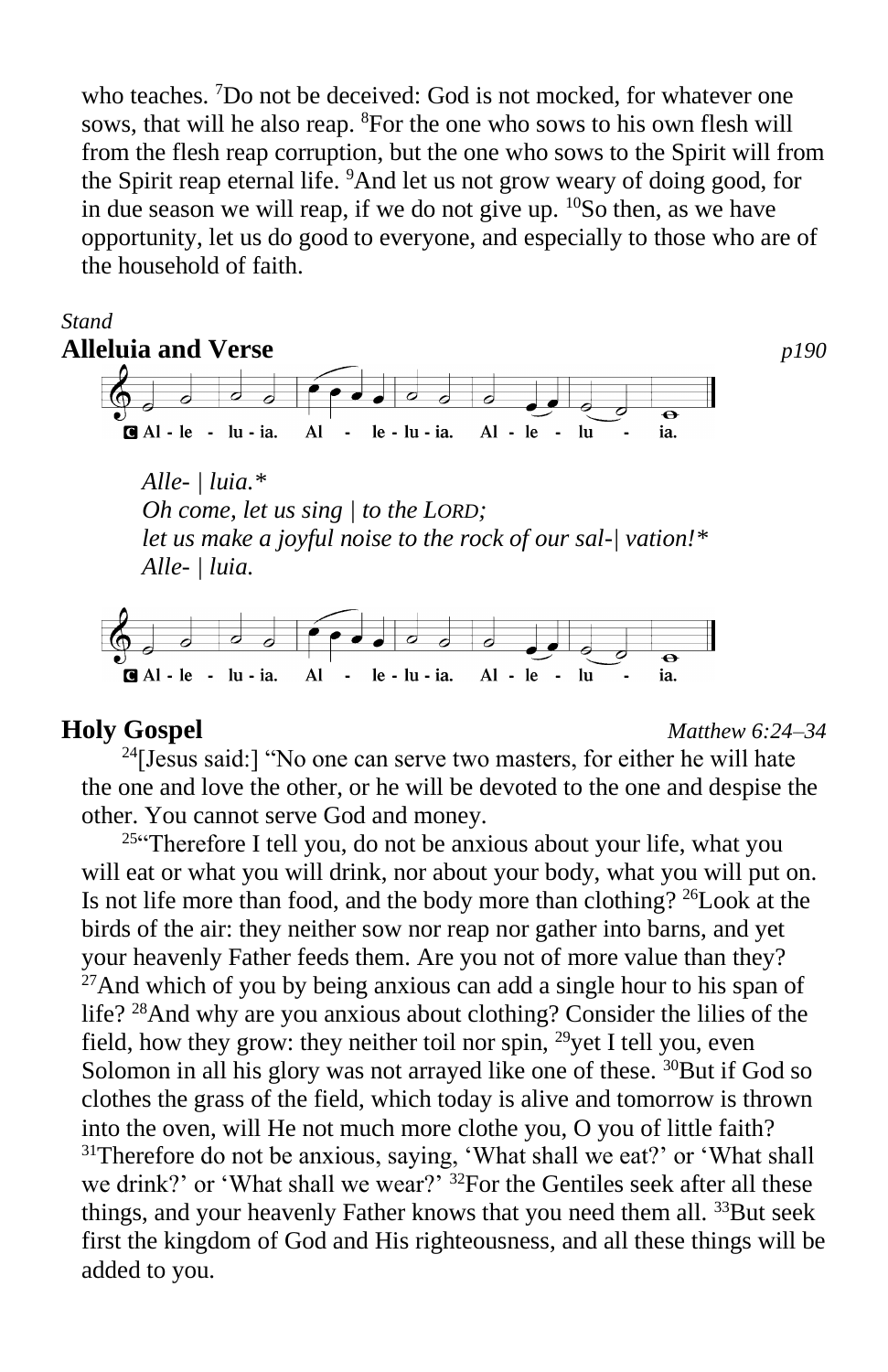<sup>34"</sup>Therefore do not be anxious about tomorrow, for tomorrow will be anxious for itself. Sufficient for the day is its own trouble."

#### **Nicene Creed** *p191*

*Sit*

## *What God Ordains Is Always Good LSB 760*

### **Sermon**

*Stand*

#### **Offertory** *p192*

*Please be seated as the altar is prepared for the Service of the Sacrament. You are encouraged to use this time to prepare yourself to receive the Sacrament; appropriate prayers are found in the front cover of the hymnal. Visitors, please review the communion statement in the front of the bulletin. Offering may be left at either of the doors to the sanctuary.*

#### *Stand*

### **Prayer of the Church**

# **+SERVICE OF THE SACRAMENT+**

| <b>Preface</b><br><b>Sanctus</b>                                                                   | p194<br>p195         |                           |              |
|----------------------------------------------------------------------------------------------------|----------------------|---------------------------|--------------|
|                                                                                                    |                      | <b>Lord's Prayer</b>      | p196         |
| The Words of Our Lord                                                                              | p197                 |                           |              |
| <b>Pax Domini</b><br><b>Agnus Dei</b>                                                              | p198                 |                           |              |
|                                                                                                    |                      | Sit                       |              |
| <b>Distribution</b>                                                                                |                      |                           |              |
| We Walk by Faith and Not by Sight                                                                  | <i>LSB</i> 720       |                           |              |
| Have No Fear, Little Flock                                                                         | LSB 735              |                           |              |
| <b>Consider How the Birds Above</b>                                                                | LSB 736              |                           |              |
| <b>All Depends on Our Possessing</b>                                                               | LSB 732              |                           |              |
| <b>Stand</b><br><b>Nunc Dimittis</b><br><b>Thanksgiving</b><br><b>Salutation &amp; Benedicamus</b> | p199<br>p200<br>p201 |                           |              |
|                                                                                                    |                      | <b>Benediction</b>        | <i>p</i> 202 |
|                                                                                                    |                      | Renew Me, O Eternal Light | LSB 704      |